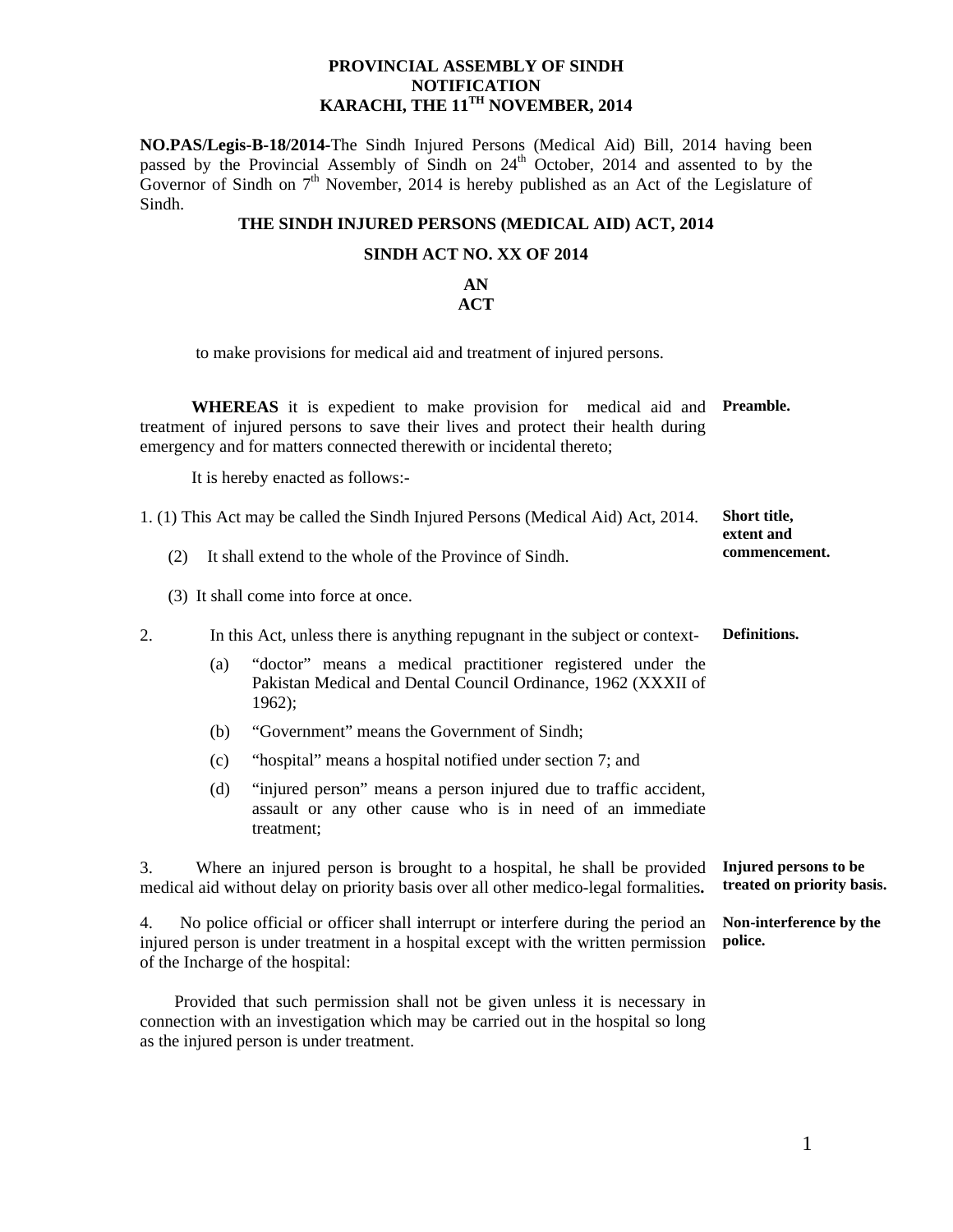5. Where an injured person requires emergency treatment or operation, the doctor treating or operating the injured person shall not wait for the consent of the relatives: Provided that if the relatives are present it would be preferable that such treatment or operation may be carried out with the consent of such relatives. **Consent of relatives not required in certain cases.**  6. (1) An injured person shall not be shifted from a hospital until he is stabilized or the requisite treatment is not available in such hospital and while shifting him to another hospital, the doctor concerned shall complete the relevant documents with regard to the clinical conditions of the patient and handover such documents to the concerned doctor of the receiving hospital. (2) The record referred to in sub-section(1) shall be maintained by the referring hospital as well as the receiving hospital and the Incharge of the hospital shall be responsible for ensuring that such record is kept in a safe custody where it can not be tempered with: Provided that where necessary, an injured person shall not be shifted unless he is accompanied by a doctor of the referring hospital. **Shifting of an injured person to another hospital.**  7. Government shall, by notification in the official Gazette, notify the Government hospitals having in-patient beds and also having facilities to deal with the emergencies to provide medical aid and treatment to the injured persons: Provided that in areas where above referred facility is not available, a rural health center established by Government or a local government in that area having facility to deal with the emergencies, may be notified as hospital for the purposes of this Act. **Hospital to be notified.**  8. (1) Under no circumstances an injured person be taken to a police station before necessary medical aid and treatment is given. (2) The police officer is bound to ensure that the injured person is treated in a hospital as provided in this Act before any medico-legal procedure is undertaken and he shall not in any way influence the doctor or to give any opinion about the type and details of injury of the injured person. **Injured person not to be taken to a police station.**  9. A person who brings an injured person to a hospital on humanitarian basis, in particular in traffic accident cases, shall not be harassed and shall be shown due respect and acknowledged for helping the injured. He shall be allowed to leave the hospital after taking down his name, address, telephone number and shall provide a copy of his Computerized National Identity Card within three days, if the same is not immediately available with him or any other proof to the satisfaction of Incharge of the hospital: Provided that nothing herein contained shall absolve the person bringing an injured person to hospital from any liability under any law for the time being in force for causing injury to such person. **Person bringing the injured person to hospital not to be harassed.**  10. An awareness campaign shall be carried out regularly to educate the public, medical professionals and the police about medico-legal procedures. **A Public service awareness message may also be telecast/ broadcast and publish through Print and Electronic Media. Awareness campaign.**